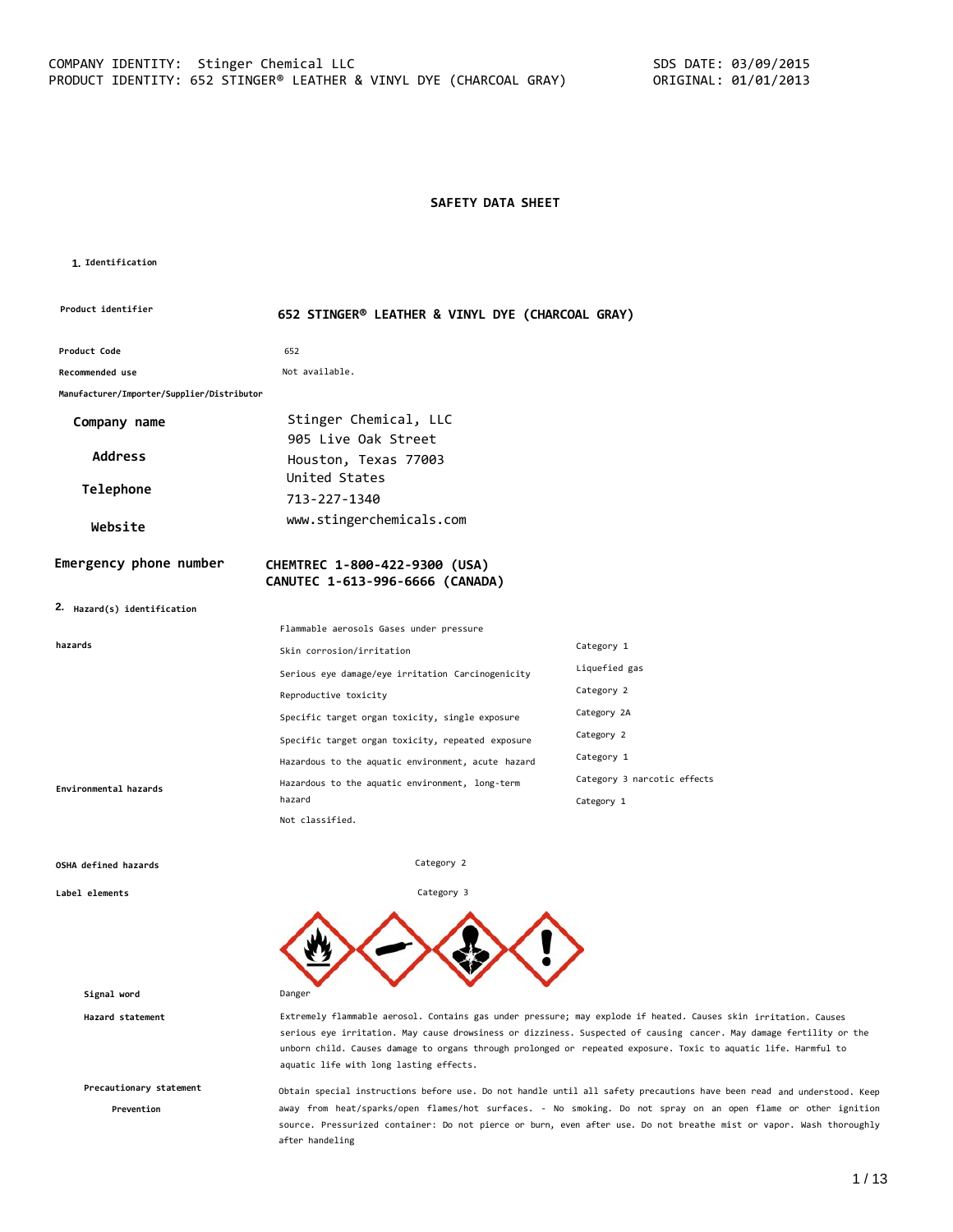# **COMPANY IDENTITY: Stinger Chemical LLC SDS DATE: 03/09/2015**

|                                              | PRODUCT IDENTITY: 652 STINGER® LEATHER & VINYL DYE (CHARCOAL GRAY)                                  | ORIGINAL: 01/01/2013                                                                                                                                                                                                                                                                                                                                                                                                                                                                       |
|----------------------------------------------|-----------------------------------------------------------------------------------------------------|--------------------------------------------------------------------------------------------------------------------------------------------------------------------------------------------------------------------------------------------------------------------------------------------------------------------------------------------------------------------------------------------------------------------------------------------------------------------------------------------|
| Response                                     | off contaminated clothing and wash before reuse.                                                    | If on skin: Wash with plenty of water. If inhaled: Remove person to fresh air and keep comfortable for breathing. If<br>in eyes: Rinse cautiously with water for several minutes. Remove contact lenses, if present and easy to do. Continue<br>rinsing. If exposed or concerned: Get medical advice/attention. Call a poison center/doctor if you feel unwell. If<br>skin irritation occurs: Get medical advice/attention. If eye irritation persists: Get medical advice/attention. Take |
| Storage                                      | a well-ventilated place. Protect from sunlight. Do not expose to temperatures exceeding 50°C/122°F. | Store in a well-ventilated place. Keep container tightly closed. Store locked up. Protect from sunlight. Store in                                                                                                                                                                                                                                                                                                                                                                          |
| Disposal                                     | Dispose of contents/container in accordance with local/regional/national/international regulations. |                                                                                                                                                                                                                                                                                                                                                                                                                                                                                            |
| Hazard(s) not otherwise<br>classified (HNOC) | None known.                                                                                         |                                                                                                                                                                                                                                                                                                                                                                                                                                                                                            |
| Supplemental information                     | mixture consists of component(s) of unknown long-term hazards to the aquatic environment.           | 43.59% of the mixture consists of component(s) of unknown acute hazards to the aquatic environment. 43.59% of the                                                                                                                                                                                                                                                                                                                                                                          |

## **3. Composition/information on ingredients**

| Chemical name                            | Common name and synonyms | CAS number       | $\%$                 |
|------------------------------------------|--------------------------|------------------|----------------------|
| ACETONE<br>$N-$                          |                          | $67 - 64 - 1$    | 40 to <50            |
| <b>BUTANE</b>                            |                          | $106 - 97 - 8$   | 10 to <20            |
| PROPANE                                  |                          | $74 - 98 - 6$    | $10$ to $< 20$       |
| <b>TOLUENE</b>                           |                          | $108 - 88 - 3$   | 10 to <20            |
| METHYL ETHYL KETONE                      |                          | $78 - 93 - 3$    | 1 to < 5             |
| PROPYLENE GLYCOL METHYL ETHER ACETATE    |                          | $108 - 65 - 6$   | 1 to < 5             |
| TITANIUM DIOXIDE XYLENE                  |                          |                  |                      |
|                                          |                          | $13463 - 67 - 7$ | 1 to <5              |
| 1-METHYL-2-PYRROLIDONE<br>BUTYL BENZYL   |                          | 1330-20-7        | 1 to < 5             |
| PHTHALATE ETHYLBENZENE                   |                          | $872 - 50 - 4$   | $0.1$ to $\langle 1$ |
|                                          |                          | $85 - 68 - 7$    | $0.1$ to $\langle 1$ |
|                                          |                          | $100 - 41 - 4$   | $0.1$ to $\langle 1$ |
| Other components below reportable levels |                          |                  | $5$ to $< 10$        |

\*Designates that a specific chemical identity and/or percentage of composition has been withheld as a trade secret.

**4. First-aid measures**

| Inhalation                             | Remove victim to fresh air and keep at rest in a position comfortable for breathing. Call a POISON CENTER or<br>doctor/physician if you feel unwell.                                                                                                                                                            |
|----------------------------------------|-----------------------------------------------------------------------------------------------------------------------------------------------------------------------------------------------------------------------------------------------------------------------------------------------------------------|
| Skin contact                           | No adverse effects due to skin contact are expected. Remove contaminated clothing. Wash with plenty of soap and<br>water. If skin irritation occurs: Get medical advice/attention. Wash contaminated clothing before reuse.                                                                                     |
| Eye contact                            | Immediately flush eyes with plenty of water for at least 15 minutes. Remove contact lenses, if present and easy to<br>do. Continue rinsing. Get medical attention if irritation develops and persists. No specific first aid measures<br>noted.                                                                 |
| Ingestion                              | Not likely, due to the form of the product. In the unlikely event of swallowing contact a physician or poison control<br>center. Rinse mouth.                                                                                                                                                                   |
| Most important symptoms/effects, acute | May cause drowsiness and dizziness. Headache. Nausea, vomiting. Severe eye irritation. Symptoms may include stinging,                                                                                                                                                                                           |
| and delayed                            | tearing, redness, swelling, and blurred vision. Skin irritation. May cause redness and pain. Prolonged exposure may                                                                                                                                                                                             |
| Indication of immediate medical        | cause chronic effects.                                                                                                                                                                                                                                                                                          |
| attention and special treatment needed | Provide general supportive measures and treat symptomatically. Keep victim under observation. Symptoms may be delayed.                                                                                                                                                                                          |
| General information                    | IF exposed or concerned: Get medical advice/attention. If you feel unwell, seek medical advice (show the label where<br>possible). Ensure that medical personnel are aware of the material(s) involved, and take precautions to protect<br>themselves. Show this safety data sheet to the doctor in attendance. |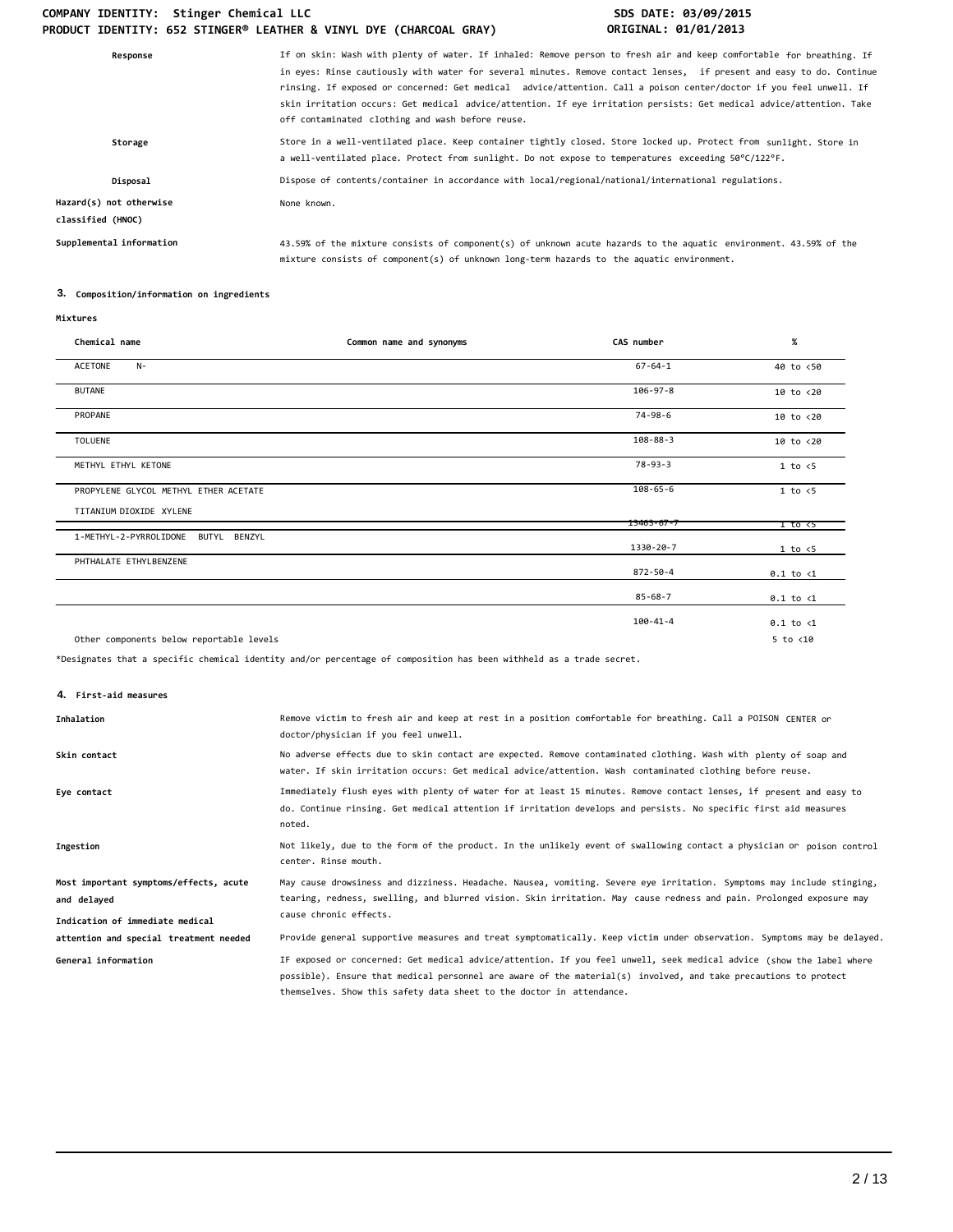## **COMPANY IDENTITY: Stinger Chemical LLC SDS DATE: 03/09/2015 PRODUCT IDENTITY: 652 STINGER® LEATHER & VINYL DYE (CHARCOAL GRAY) ORIGINAL: 01/01/2013 5. Fire-fighting measures Suitable extinguishing media** Alcohol resistant foam. Water fog. Dry chemical powder. Carbon dioxide (CO2). **Unsuitable extinguishing media Specific hazards arising from the chemical Special protective equipment and precautions for firefighters Fire fighting equipment/instructions** Do not use water jet as an extinguisher, as this will spread the fire. Contents under pressure. Pressurized container may explode when exposed to heat or flame. During fire, gases hazardous to health may be formed. Firefighters must use standard protective equipment including flame retardant coat, helmet with face shield, gloves, rubber boots, and in enclosed spaces, SCBA. In case of fire: Stop leak if safe to do so. Do not move cargo or vehicle if cargo has been exposed to heat. Move containers from fire area if you can do so without risk. Containers should be cooled with water to prevent vapor pressure build up. For massive fire in cargo area, use unmanned hose holder or monitor nozzles, if possible. If not, withdraw and let fire burn out. **Specific methods** Use standard firefighting procedures and consider the hazards of other involved materials. Move containers from fire area if you can do so without risk. In the event of fire and/or explosion do not breathe fumes. General fire hazards **EXtremely flammable aerosol.** Contents under pressure. Pressurized container may explode when exposed to heat or flame. **6. Accidental release measures Personal precautions, protective equipment and emergency procedures Methods and materials for containment and cleaning up** Keep unnecessary personnel away. Keep people away from and upwind of spill/leak. Keep out of low areas. Many gases are heavier than air and will spread along ground and collect in low or confined areas (sewers, basements, tanks). Wear appropriate protective equipment and clothing during clean-up. Do not breathe mist or vapor. Emergency personnel need self-contained breathing equipment. Do not touch damaged containers or spilled material unless wearing appropriate protective clothing. Ventilate closed spaces before entering them. Local authorities should be advised if significant spillages cannot be contained. For personal protection, see section 8 of the SDS. Refer to attached safety data sheets and/or instructions for use. Eliminate all ignition sources (no smoking, flares, sparks, or flames in immediate area). Keep combustibles (wood, paper, oil, etc.) away from spilled material. Stop leak if you can do so without risk. Move the cylinder to a safe and open area if the leak is irreparable. Isolate area until gas has dispersed. Cover with plastic sheet to prevent spreading. Absorb in vermiculite, dry sand or earth and place into containers. Prevent product from entering drains. Following product recovery, flush area with water. Small Spills: Wipe up with absorbent material (e.g. cloth, fleece). Clean surface thoroughly to remove residual contamination. For waste disposal, see section 13 of the SDS. **Environmental precautions** Avoid release to the environment. Prevent further leakage or spillage if safe to do so. Avoid discharge into drains, water courses or onto the ground. Inform appropriate managerial or supervisory personnel of all environmental releases. **7. Handling and storage Precautions for safe handling** Obtain special instructions before use. Do not handle until all safety precautions have been read and understood. Pressurized container: Do not pierce or burn, even after use. Do not use if spray button is missing or defective. Do not spray on a naked flame or any other incandescent material. Do not smoke while using or until sprayed surface is thoroughly dry. Do not cut, weld, solder, drill, grind, or expose containers to heat, flame, sparks, or other sources of ignition. All equipment used when handling the product must be grounded. Do not re-use empty containers. Do not breathe mist or vapor. Avoid contact with eyes, skin, and clothing. Avoid prolonged exposure. When using, do not eat, drink or smoke. Pregnant or breastfeeding women must not handle this product. Should be handled in closed systems, if possible. Use only in well-ventilated areas. Wear appropriate personal protective equipment. Wash hands thoroughly after handling. Avoid release to the environment. Observe good industrial hygiene practices. **Conditions for safe storage, including any incompatibilities** Level 3 Aerosol. Store locked up. Pressurized container. Protect from sunlight and do not expose to temperatures exceeding 50°C/122 °F. Do not puncture, incinerate or crush. Do not handle or store near an open flame, heat or other sources of ignition. This material can accumulate static charge which may cause spark and become an ignition source. Secure cylinders in an upright position at all times, close all valves when not in use. Store in a well-ventilated place. Store away from

incompatible materials (see Section 10 of the SDS).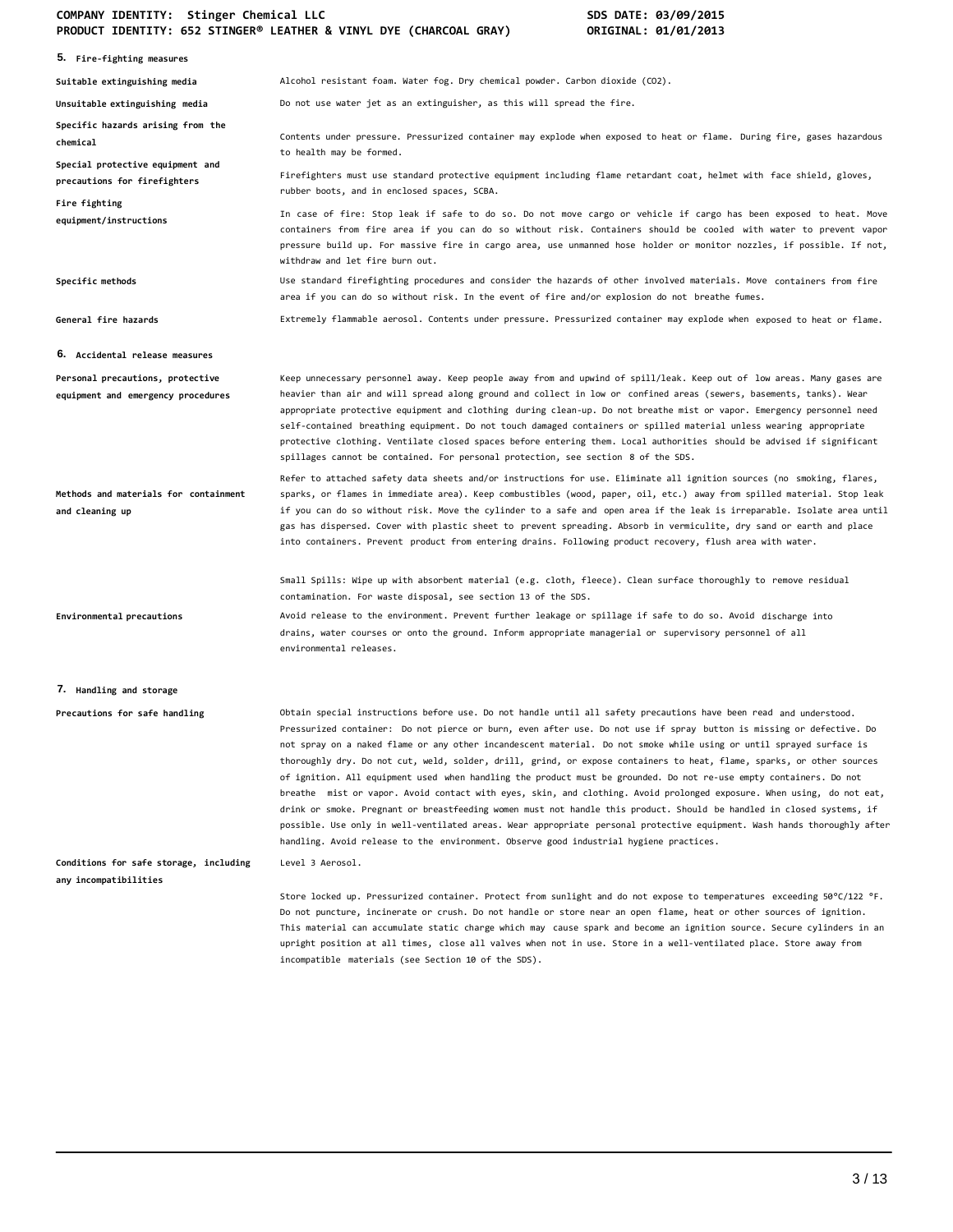## **8. Exposure controls/personal protection**

## **Occupational exposure limits**

**US. OSHA Table Z-1 Limits for Air Contaminants (29 CFR 1910.1000)**

| Lomponents                                             | ıype        | varue      | rorm        |
|--------------------------------------------------------|-------------|------------|-------------|
|                                                        | PEL         | 2400 mg/m3 |             |
| ACETONE (CAS 67-64-1)                                  |             |            |             |
|                                                        |             | 1000 ppm   |             |
| ETHYLBENZENE (CAS 100-41-4)                            | PEL         | 435 mg/m3  |             |
|                                                        |             |            |             |
|                                                        |             | 100 ppm    |             |
| METHYL ETHYL KETONE (CAS 78-93-                        | PEL         | 590 mg/m3  |             |
| 3)                                                     |             |            |             |
|                                                        |             | 200 ppm    |             |
| PROPANE (CAS 74-98-6)                                  | PEL         | 1800 mg/m3 |             |
|                                                        |             | 1000 ppm   |             |
| TITANIUM DIOXIDE (CAS 13463-67-                        | PEL         | 15 $mg/m3$ | Total dust. |
| 7)                                                     |             |            |             |
| XYLENE (CAS 1330-20-7)                                 | PEL         | 435 mg/m3  |             |
|                                                        |             | 100 ppm    |             |
| US. OSHA Table Z-2 (29 CFR 1910.1000)                  |             |            |             |
|                                                        |             |            |             |
| Components                                             | Type        | Value      |             |
| TOLUENE (CAS 108-88-3)                                 | Ceiling     | 300 ppm    |             |
|                                                        | TWA         | 200 ppm    |             |
|                                                        |             |            |             |
| US. ACGIH Threshold Limit Values                       |             |            |             |
| Components                                             | Type        | Value      |             |
| ACETONE (CAS 67-64-1)                                  | <b>STEL</b> | 750 ppm    |             |
|                                                        | TWA         | 500 ppm    |             |
|                                                        |             |            |             |
| ETHYLBENZENE (CAS 100-41-4)                            | TWA         | 20 ppm     |             |
|                                                        |             |            |             |
| METHYL ETHYL KETONE (CAS 78-93-                        | <b>STEL</b> | 300 ppm    |             |
| 3)                                                     |             |            |             |
|                                                        | TWA         | 200 ppm    |             |
| N-BUTANE (CAS 106-97-8)                                | <b>STEL</b> | 1000 ppm   |             |
| TITANIUM DIOXIDE (CAS 13463-67-                        | TWA         | 10 mg/m3   |             |
| 7)                                                     |             |            |             |
| TOLUENE (CAS 108-88-3)                                 | TWA         | 20 ppm     |             |
| XYLENE (CAS 1330-20-7)                                 | STEL        | 150 ppm    |             |
|                                                        | TWA         | 100 ppm    |             |
| US. NIOSH: Pocket Guide to Chemical Hazards Components | Type        |            |             |
|                                                        |             | Value      |             |
|                                                        |             |            |             |
| ACETONE (CAS 67-64-1)                                  | TWA         | 590 mg/m3  |             |
|                                                        |             | 250 ppm    |             |
| ETHYLBENZENE (CAS 100-41-4)                            | STEL        | 545 mg/m3  |             |
|                                                        |             |            |             |
|                                                        |             | 125 ppm    |             |
|                                                        | TWA         | 435 mg/m3  |             |
| METHYL ETHYL KETONE (CAS 78-93-3)                      |             | 100 ppm    |             |
|                                                        |             |            |             |
|                                                        | STEL        | 885 mg/m3  |             |
|                                                        |             |            |             |
| N-BUTANE (CAS 106-97-8)                                |             | 300 ppm    |             |
|                                                        | TWA         | 590 mg/m3  |             |
| PROPANE (CAS 74-98-6)                                  |             | 200 ppm    |             |
|                                                        | TWA         | 1900 mg/m3 |             |
| TOLUENE (CAS 108-88-3)                                 |             | 800 ppm    |             |
|                                                        | TWA         | 1800 mg/m3 |             |
|                                                        |             | 1000 ppm   |             |
|                                                        |             |            |             |
|                                                        | STEL        | 560 mg/m3  |             |
|                                                        |             | 150 ppm    |             |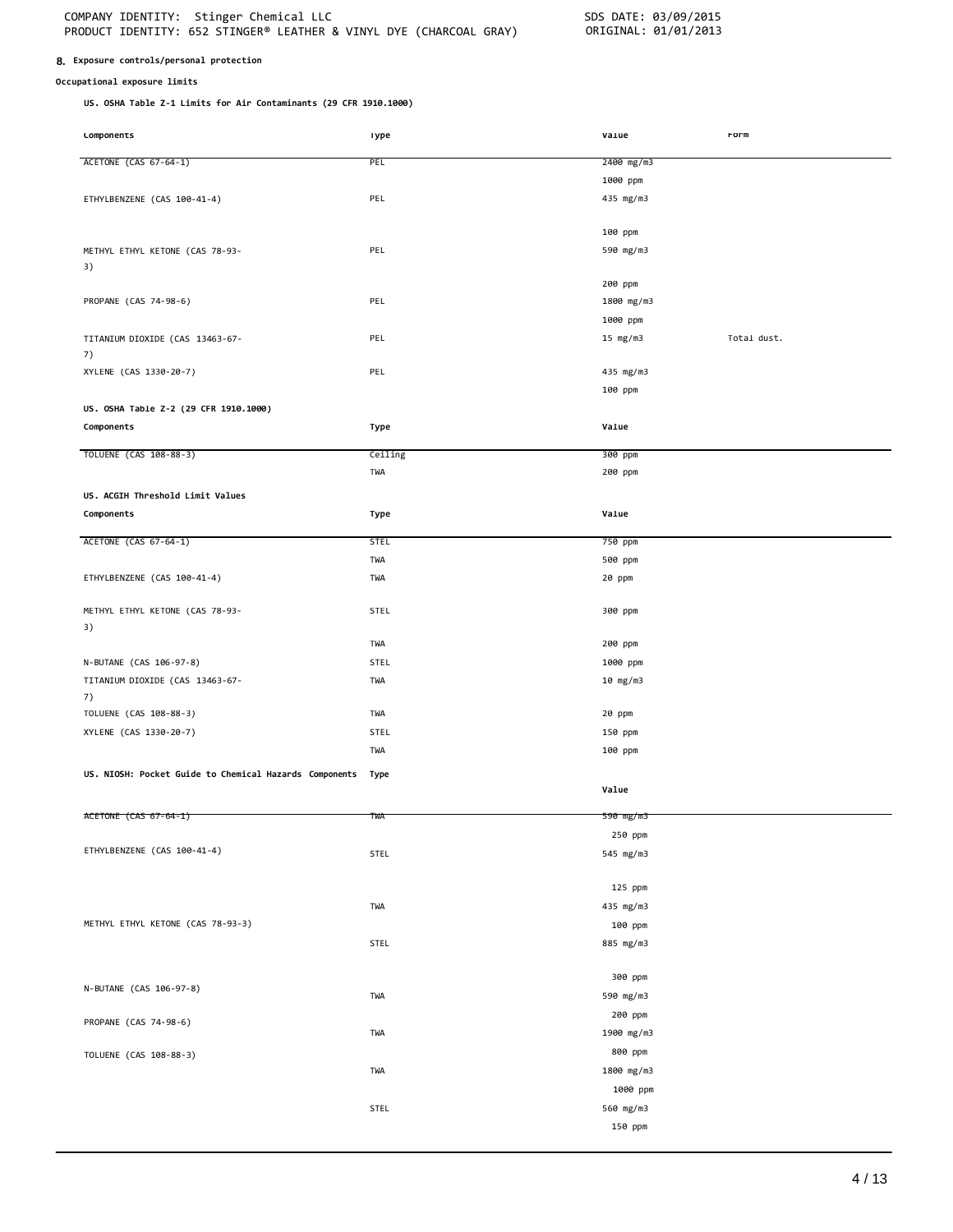| PRODUCT IDENTITY: 652 STINGER® LEATHER & VINYL DYE (CHARCOAL GRAY)<br>US. NIOSH: Pocket Guide to Chemical Hazards Components Type                                                                                                                                                                                                                                                                                                                                                                                                    |                                                               |                                              |                                                                        | ORIGINAL: 01/01/2013                                                                                                                                                                                                                              |
|--------------------------------------------------------------------------------------------------------------------------------------------------------------------------------------------------------------------------------------------------------------------------------------------------------------------------------------------------------------------------------------------------------------------------------------------------------------------------------------------------------------------------------------|---------------------------------------------------------------|----------------------------------------------|------------------------------------------------------------------------|---------------------------------------------------------------------------------------------------------------------------------------------------------------------------------------------------------------------------------------------------|
|                                                                                                                                                                                                                                                                                                                                                                                                                                                                                                                                      |                                                               |                                              | Value                                                                  |                                                                                                                                                                                                                                                   |
| US. Workplace Environmental Exposure Level (WEEL) Guides Components                                                                                                                                                                                                                                                                                                                                                                                                                                                                  |                                                               | Type                                         |                                                                        | 100 ppm                                                                                                                                                                                                                                           |
|                                                                                                                                                                                                                                                                                                                                                                                                                                                                                                                                      |                                                               |                                              | Value                                                                  |                                                                                                                                                                                                                                                   |
| 1-METHYL-2-PYRROLIDO NE (CAS 872-<br>$50-4)$                                                                                                                                                                                                                                                                                                                                                                                                                                                                                         | TWA                                                           |                                              |                                                                        | 40 mg/m3                                                                                                                                                                                                                                          |
| PROPYLENE GLYCOL METHYL ETHER<br>ACETATE (CAS 108-65-6)                                                                                                                                                                                                                                                                                                                                                                                                                                                                              | TWA                                                           |                                              |                                                                        | 10 ppm<br>50 ppm                                                                                                                                                                                                                                  |
| Biological limit values                                                                                                                                                                                                                                                                                                                                                                                                                                                                                                              |                                                               |                                              |                                                                        |                                                                                                                                                                                                                                                   |
| ACGIH Biological Exposure Indices                                                                                                                                                                                                                                                                                                                                                                                                                                                                                                    |                                                               |                                              |                                                                        |                                                                                                                                                                                                                                                   |
| Components                                                                                                                                                                                                                                                                                                                                                                                                                                                                                                                           | Value                                                         | Determinant                                  | Specimen                                                               | Sampling Time                                                                                                                                                                                                                                     |
| 1-METHYL-2-PYRROLIDO 100 mg/l<br>NE (CAS 872-50-4)                                                                                                                                                                                                                                                                                                                                                                                                                                                                                   |                                                               | 5-Hydroxy-N-m<br>ethyl-2-pyrrolid<br>one     | Urine                                                                  |                                                                                                                                                                                                                                                   |
| ACETONE (CAS 67-64-1)                                                                                                                                                                                                                                                                                                                                                                                                                                                                                                                | 50 mg/l                                                       | Acetone                                      | Urine                                                                  | $\ast$                                                                                                                                                                                                                                            |
| ETHYLBENZENE (CAS 100-41-4)                                                                                                                                                                                                                                                                                                                                                                                                                                                                                                          | 0.15 g/g                                                      | Sum of                                       | Creatinine in                                                          |                                                                                                                                                                                                                                                   |
|                                                                                                                                                                                                                                                                                                                                                                                                                                                                                                                                      |                                                               | mandelic acid and<br>phenylglyoxylic<br>acid | urine                                                                  |                                                                                                                                                                                                                                                   |
| METHYL ETHYL KETONE (CAS 78-93-                                                                                                                                                                                                                                                                                                                                                                                                                                                                                                      | 2 mg/l                                                        | MEK                                          | Urine                                                                  | $\ast$                                                                                                                                                                                                                                            |
| 3)<br>TOLUENE (CAS 108-88-3)                                                                                                                                                                                                                                                                                                                                                                                                                                                                                                         | 0.3 mg/g                                                      | o-Cresol, with<br>hydrolysis                 | Creatinine in<br>urine                                                 | $\ast$                                                                                                                                                                                                                                            |
|                                                                                                                                                                                                                                                                                                                                                                                                                                                                                                                                      | 0.03 mg/1                                                     | Toluene                                      | Urine                                                                  |                                                                                                                                                                                                                                                   |
|                                                                                                                                                                                                                                                                                                                                                                                                                                                                                                                                      | $0.02$ mg/l                                                   | Toluene                                      | Blood                                                                  |                                                                                                                                                                                                                                                   |
| XYLENE (CAS 1330-20-7)                                                                                                                                                                                                                                                                                                                                                                                                                                                                                                               | 1.5 g/g                                                       | Methylhippuric<br>acids                      | Creatinine in<br>urine                                                 |                                                                                                                                                                                                                                                   |
| * - For sampling details, please see the source document.                                                                                                                                                                                                                                                                                                                                                                                                                                                                            |                                                               |                                              |                                                                        |                                                                                                                                                                                                                                                   |
| Exposure guidelines                                                                                                                                                                                                                                                                                                                                                                                                                                                                                                                  |                                                               |                                              |                                                                        |                                                                                                                                                                                                                                                   |
| US - California OELs: Skin designation                                                                                                                                                                                                                                                                                                                                                                                                                                                                                               |                                                               |                                              |                                                                        |                                                                                                                                                                                                                                                   |
| PROPYLENE GLYCOL METHYL ETHER ACETATE (CAS 108-65-6)<br>TOLUENE (CAS 108-88-3)                                                                                                                                                                                                                                                                                                                                                                                                                                                       |                                                               |                                              | Can be absorbed through the skin.<br>Can be absorbed through the skin. |                                                                                                                                                                                                                                                   |
| US - Minnesota Haz Subs: Skin designation applies                                                                                                                                                                                                                                                                                                                                                                                                                                                                                    |                                                               |                                              |                                                                        |                                                                                                                                                                                                                                                   |
| TOLUENE (CAS 108-88-3)                                                                                                                                                                                                                                                                                                                                                                                                                                                                                                               |                                                               |                                              | Skin designation applies.                                              |                                                                                                                                                                                                                                                   |
| US WEEL Guides: Skin designation                                                                                                                                                                                                                                                                                                                                                                                                                                                                                                     |                                                               |                                              |                                                                        |                                                                                                                                                                                                                                                   |
| 1-METHYL-2-PYRROLIDONE (CAS 872-50-4)                                                                                                                                                                                                                                                                                                                                                                                                                                                                                                |                                                               |                                              | Can be absorbed through the skin.                                      |                                                                                                                                                                                                                                                   |
| Appropriate engineering controls<br>Good general ventilation (typically 10 air changes per hour) should be used. Ventilation rates should be matched to<br>conditions. If applicable, use process enclosures, local exhaust ventilation, or other engineering controls to<br>maintain airborne levels below recommended exposure limits. If exposure limits have not been established, maintain<br>airborne levels to an acceptable level. Eye wash facilities and emergency shower must be available when handling this<br>product. |                                                               |                                              |                                                                        |                                                                                                                                                                                                                                                   |
| Individual protection measures, such as personal protective equipment                                                                                                                                                                                                                                                                                                                                                                                                                                                                |                                                               | Eye/face protection                          | Wear                                                                   |                                                                                                                                                                                                                                                   |
| safety glasses with side shields (or goggles).                                                                                                                                                                                                                                                                                                                                                                                                                                                                                       |                                                               |                                              |                                                                        |                                                                                                                                                                                                                                                   |
| Skin protection                                                                                                                                                                                                                                                                                                                                                                                                                                                                                                                      |                                                               |                                              |                                                                        |                                                                                                                                                                                                                                                   |
| Hand protection                                                                                                                                                                                                                                                                                                                                                                                                                                                                                                                      |                                                               |                                              |                                                                        | Wear appropriate chemical resistant gloves. Suitable gloves can be recommended by the glove supplier.                                                                                                                                             |
| Other                                                                                                                                                                                                                                                                                                                                                                                                                                                                                                                                | Wear appropriate chemical resistant clothing.                 |                                              |                                                                        |                                                                                                                                                                                                                                                   |
| Respiratory protection                                                                                                                                                                                                                                                                                                                                                                                                                                                                                                               | respirator.                                                   |                                              |                                                                        | If permissible levels are exceeded use NIOSH mechanical filter / organic vapor cartridge or an air-supplied                                                                                                                                       |
| Thermal hazards                                                                                                                                                                                                                                                                                                                                                                                                                                                                                                                      | Wear appropriate thermal protective clothing, when necessary. |                                              |                                                                        |                                                                                                                                                                                                                                                   |
| General hygiene<br>considerations                                                                                                                                                                                                                                                                                                                                                                                                                                                                                                    |                                                               |                                              |                                                                        | When using do not smoke. Always observe good personal hygiene measures, such as washing after handling the material and<br>before eating, drinking, and/or smoking. Routinely wash work clothing and protective equipment to remove contaminants. |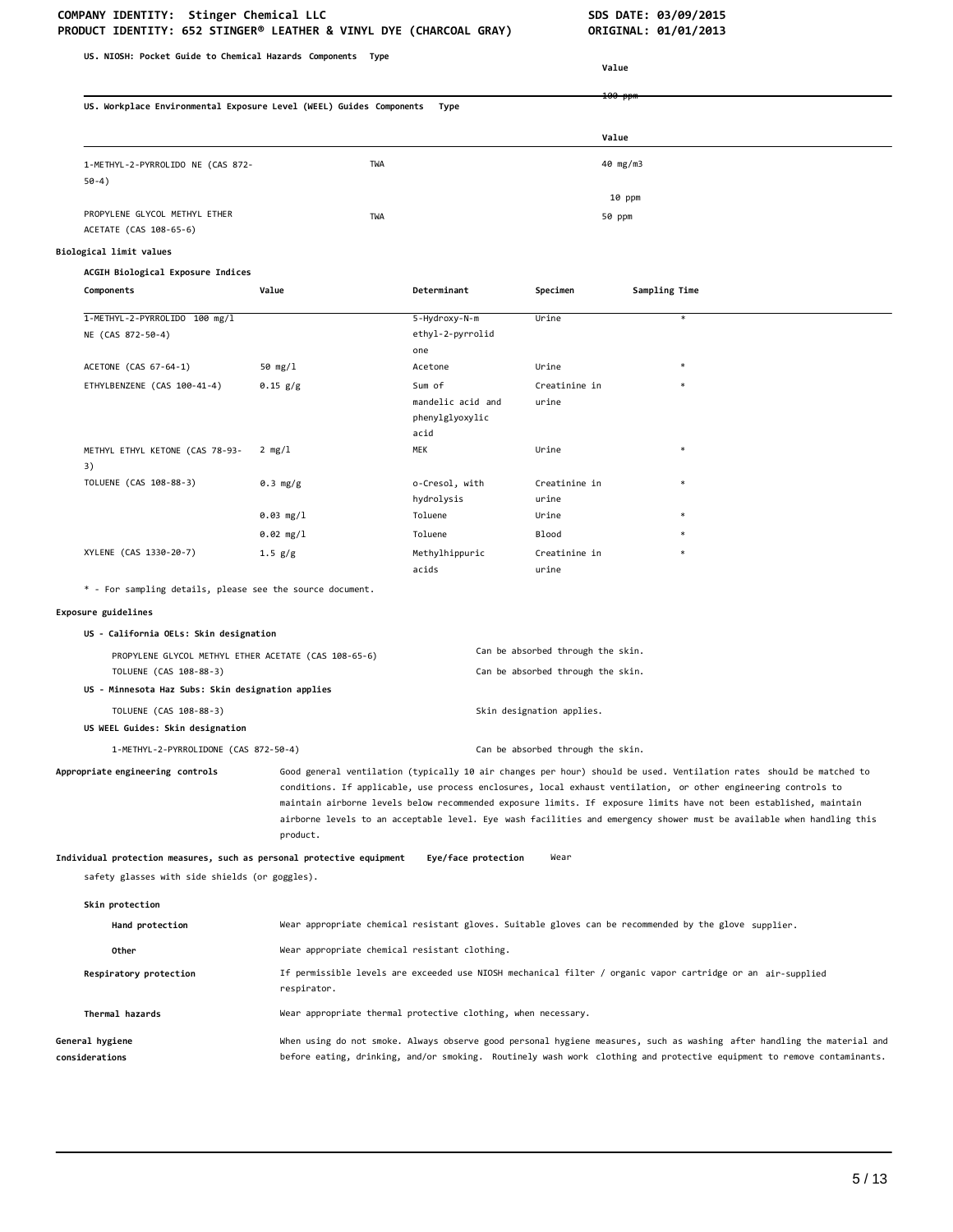## **COMPANY IDENTITY: Stinger Chemical LLC SDS DATE: 03/09/2015 PRODUCT IDENTITY: 652 STINGER® LEATHER & VINYL DYE (CHARCOAL GRAY)**

| 9.<br>Physical and chemical properties       |                                                                                               |
|----------------------------------------------|-----------------------------------------------------------------------------------------------|
| Appearance                                   |                                                                                               |
| Physical state                               | Liquid.                                                                                       |
| Form                                         | Aerosol. Liquefied gas.                                                                       |
| Color                                        | Not available.                                                                                |
| 0dor                                         | Not available.                                                                                |
| Odor threshold                               | Not available.                                                                                |
| рH                                           | Not available.                                                                                |
| Melting point/freezing point                 | $-305.68$ °F ( $-187.6$ °C) estimated                                                         |
| Initial boiling point and boiling range      | $-43.78$ °F ( $-42.1$ °C) estimated                                                           |
| Flash point                                  | $-156.0$ °F ( $-104.4$ °C) estimated                                                          |
| Evaporation rate                             | Not available.                                                                                |
| Flammability (solid, gas)                    | Not applicable.                                                                               |
| Upper/lower flammability or explosive limits |                                                                                               |
| Flammability limit - lower<br>$(\%)$         | 1.3 % estimated                                                                               |
| Flammability limit - upper (%)               | 12.8 % estimated                                                                              |
| Explosive limit - lower (%)                  | Not available.                                                                                |
| Explosive limit - upper (%)                  | Not available.                                                                                |
| Vapor pressure                               | 2304.83 hPa estimated                                                                         |
| Vapor density                                | Not available.                                                                                |
| Relative density                             | Not available.                                                                                |
| Solubility(ies)                              |                                                                                               |
| Solubility (water)                           | Not available.                                                                                |
| Partition coefficient (n-<br>octanol/water)  | Not available.                                                                                |
| Auto-ignition temperature                    | 550 °F (287.78 °C) estimated                                                                  |
| Decomposition temperature                    | Not available.                                                                                |
| Viscosity                                    | Not available.                                                                                |
| Other information                            |                                                                                               |
| Density                                      | $6.09$ lbs/gal                                                                                |
| Flammability class                           | Flammable IA estimated                                                                        |
| Heat of combustion (NFPA 30B)                | 30 kJ/g estimated                                                                             |
| Percent volatile                             | 90.41                                                                                         |
| Specific gravity                             | 0.73                                                                                          |
| VOC                                          | 348.119352 g/l Material                                                                       |
|                                              | 2.9051968 lbs/gal Material                                                                    |
|                                              | 4.8035687 lbs/gal Regulatory                                                                  |
|                                              | 575.594474 g/l Regulatory                                                                     |
| 10.<br>Stability and reactivity              |                                                                                               |
| Reactivity                                   | The product is stable and non-reactive under normal conditions of use, storage and transport. |
| Chemical stability                           | Material is stable under normal conditions.                                                   |
| Possibility of hazardous                     | Hazardous polymerization does not occur.                                                      |
| reactions                                    |                                                                                               |
| Conditions to avoid                          | Heat. Avoid temperatures exceeding the flash point. Contact with incompatible materials.      |
| Incompatible materials                       | Strong acids. Acids. Strong oxidizing agents. Nitrates. Halogens. Fluorine. Chlorine.         |
| Hazardous decomposition products             | No hazardous decomposition products are known.                                                |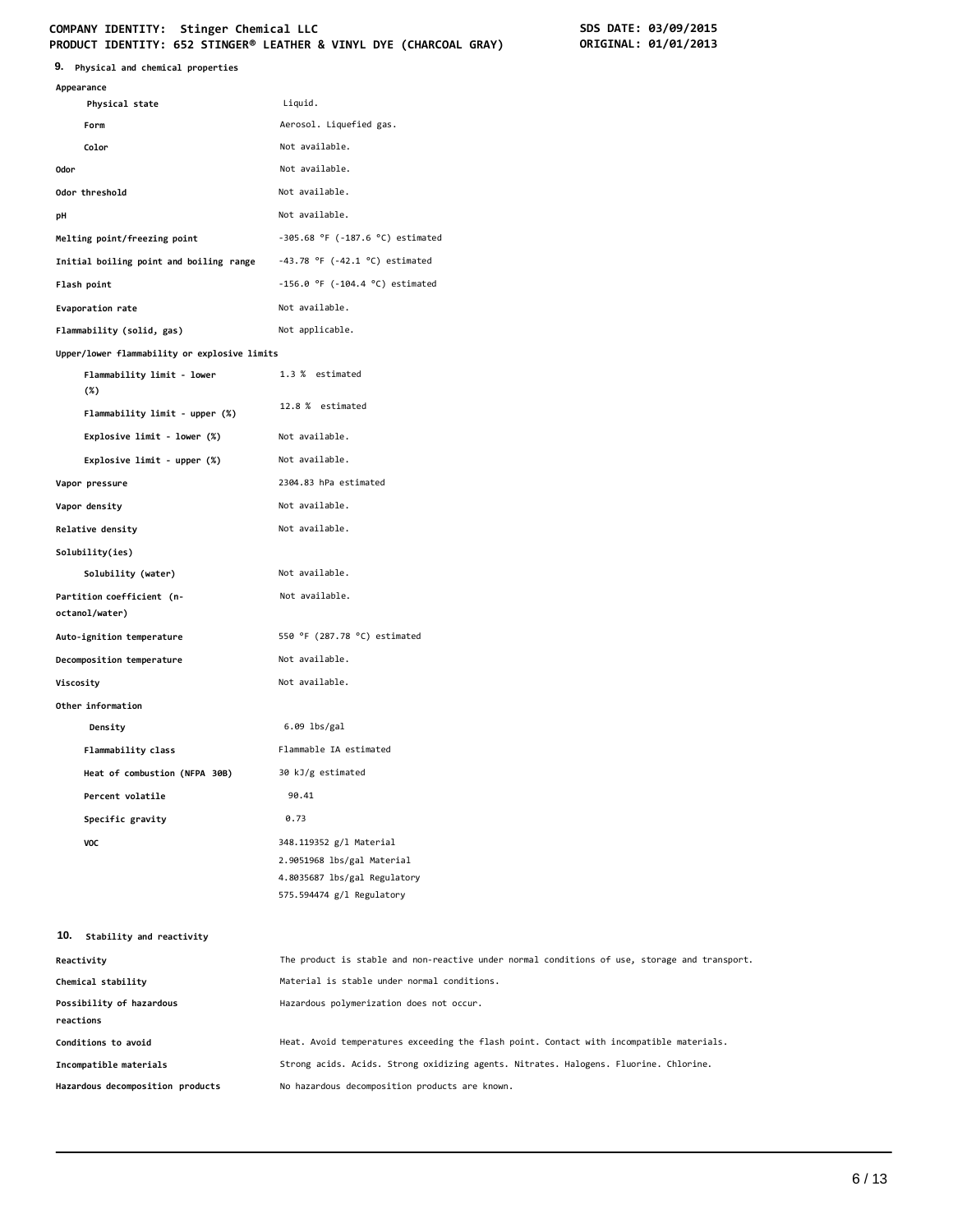#### **COMPANY IDENTITY: Stinger Chemical LLC SDS DATE: 03/09/2015 PRODUCT IDENTITY: 652 STINGER® LEATHER & VINYL DYE (CHARCOAL GRAY) ORIGINAL: 01/01/2013**

**11. Toxicological information**

|                 | Information on likely routes of exposure                        |                                                                                                                                                                                                                       |                                             |  |
|-----------------|-----------------------------------------------------------------|-----------------------------------------------------------------------------------------------------------------------------------------------------------------------------------------------------------------------|---------------------------------------------|--|
| Inhalation      |                                                                 | May cause damage to organs through prolonged or repeated exposure by inhalation. May cause drowsiness and dizziness.<br>Headache. Nausea, vomiting. Prolonged inhalation may be harmful.                              |                                             |  |
|                 | Skin contact                                                    | Causes skin irritation.                                                                                                                                                                                               |                                             |  |
|                 | Eye contact                                                     | Causes serious eye irritation.                                                                                                                                                                                        |                                             |  |
| Ingestion       |                                                                 | Expected to be a low ingestion hazard.                                                                                                                                                                                |                                             |  |
| characteristics | Symptoms related to the physical,<br>chemical and toxicological | Headache. May cause drowsiness and dizziness. Nausea, vomiting. Severe eye irritation. Symptoms may include stinging,<br>tearing, redness, swelling, and blurred vision. Skin irritation. May cause redness and pain. |                                             |  |
|                 | Information on toxicological effects                            |                                                                                                                                                                                                                       |                                             |  |
| Acute toxicity  |                                                                 | Narcotic effects.                                                                                                                                                                                                     |                                             |  |
| Components      |                                                                 | Species                                                                                                                                                                                                               | Test Results                                |  |
|                 | 1-METHYL-2-PYRROLIDONE (CAS 872-50-4)                           |                                                                                                                                                                                                                       |                                             |  |
|                 | Acute                                                           |                                                                                                                                                                                                                       |                                             |  |
|                 | Dermal                                                          |                                                                                                                                                                                                                       |                                             |  |
|                 | LD50                                                            | Rabbit                                                                                                                                                                                                                | 8000 mg/kg                                  |  |
|                 | Oral                                                            |                                                                                                                                                                                                                       |                                             |  |
|                 | LD <sub>50</sub>                                                | Mouse                                                                                                                                                                                                                 | 5130 mg/kg                                  |  |
|                 |                                                                 | Rat                                                                                                                                                                                                                   | 3914 mg/kg                                  |  |
|                 |                                                                 |                                                                                                                                                                                                                       | 4.2 ml/kg                                   |  |
|                 | ACETONE (CAS 67-64-1)<br><b>Acute</b>                           |                                                                                                                                                                                                                       |                                             |  |
|                 | <b>Dermal</b><br>LD <sub>50</sub>                               | Rabbit                                                                                                                                                                                                                | > 15800 mg/kg                               |  |
|                 | Inhalation<br><b>LC50</b>                                       | Rat                                                                                                                                                                                                                   | 76 mg/l, 4 Hours                            |  |
|                 | Oral<br>LD50                                                    | Mouse                                                                                                                                                                                                                 | 3000 mg/kg                                  |  |
|                 | BUTYL BENZYL PHTHALATE (CAS 85-68-7)<br>Acute Dermal            | Rat                                                                                                                                                                                                                   | 5800 mg/kg                                  |  |
|                 | LD50                                                            | Mouse                                                                                                                                                                                                                 | 6700 mg/kg                                  |  |
|                 |                                                                 | Rat                                                                                                                                                                                                                   | 6700 mg/kg                                  |  |
|                 | $Oral$ ETHYLBENZENE (CAS 100-41-4)<br>LD <sub>50</sub>          | Rat                                                                                                                                                                                                                   | 13500 mg/kg                                 |  |
|                 | Acute<br>Dermal<br>LD50                                         | Rabbit                                                                                                                                                                                                                | 17800 mg/kg                                 |  |
|                 | Oral<br>LD50                                                    | Rat                                                                                                                                                                                                                   | 3500 mg/kg                                  |  |
|                 | METHYL ETHYL KETONE (CAS 78-93-3)                               |                                                                                                                                                                                                                       |                                             |  |
|                 | <b>Acute Dermal</b>                                             |                                                                                                                                                                                                                       |                                             |  |
|                 | LD50<br>Inhalation                                              | Rabbit                                                                                                                                                                                                                | > 8000 mg/kg                                |  |
|                 | L <sub>C</sub> 50                                               | Mouse<br>Rat                                                                                                                                                                                                          | 11000 ppm, 45 Minutes<br>11700 ppm, 4 Hours |  |
|                 |                                                                 |                                                                                                                                                                                                                       |                                             |  |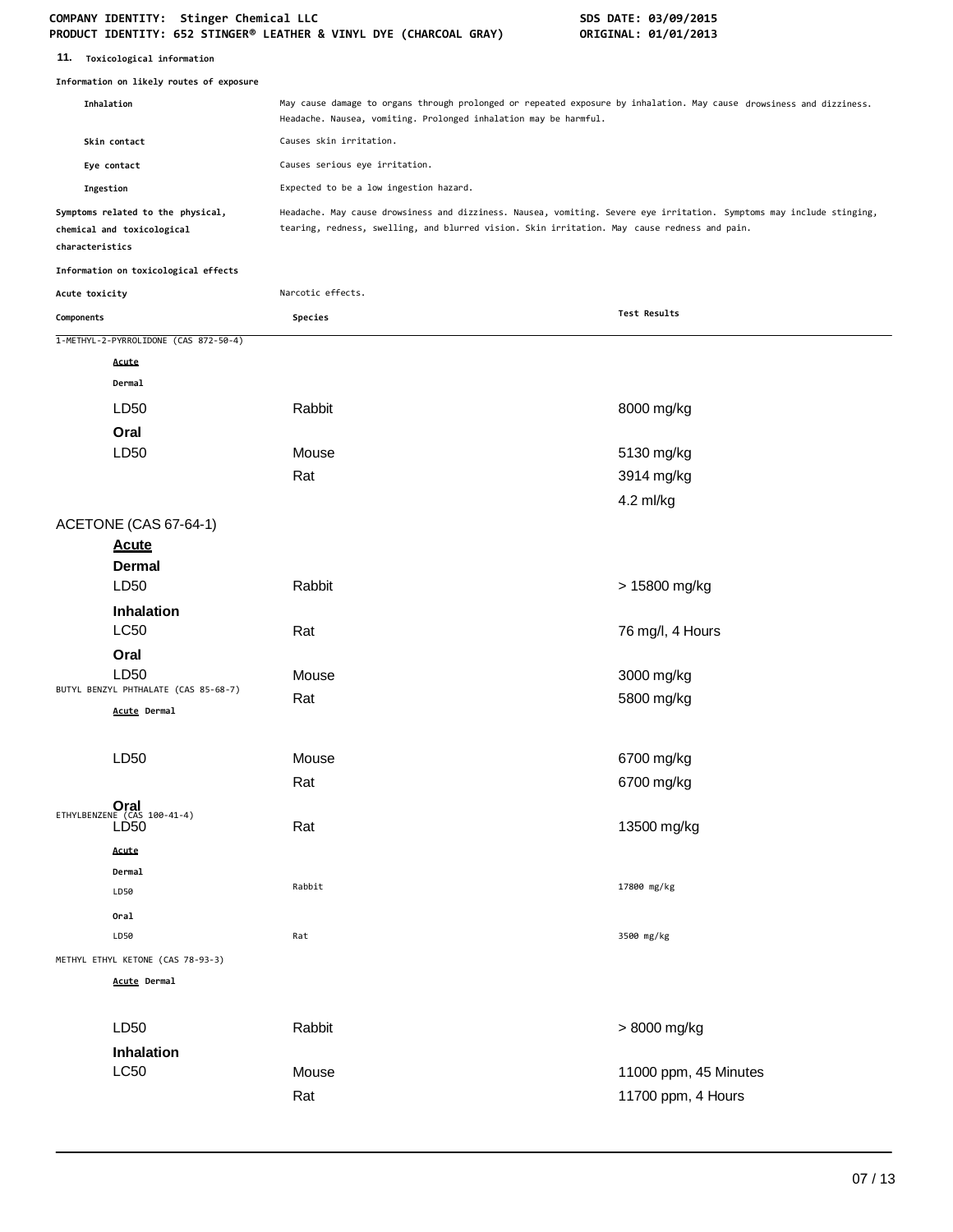## **COMPANY IDENTITY: Stinger Chemical LLC SDS DATE: 03/09/2015**

| Components                                                       | Species                                                                      | Test Results                                                                                          |  |
|------------------------------------------------------------------|------------------------------------------------------------------------------|-------------------------------------------------------------------------------------------------------|--|
| Oral                                                             |                                                                              |                                                                                                       |  |
| LD50                                                             | Mouse                                                                        | 670 mg/kg                                                                                             |  |
|                                                                  | Rat                                                                          | 2300 - 3500 mg/kg                                                                                     |  |
| N-BUTANE (CAS 106-97-8)                                          |                                                                              |                                                                                                       |  |
| <b>Acute Inhalation</b>                                          |                                                                              |                                                                                                       |  |
| LC50                                                             | Mouse                                                                        | 680 mg/1, 2 Hours                                                                                     |  |
|                                                                  | Rat                                                                          | 658 mg/l, 4 Hours                                                                                     |  |
| PROPANE (CAS 74-98-6)                                            |                                                                              |                                                                                                       |  |
| <b>Acute Inhalation</b>                                          |                                                                              |                                                                                                       |  |
| LC50                                                             | Rat                                                                          | > 1442.847 mg/l, 15 Minutes                                                                           |  |
| TOLUENE (CAS 108-88-3)                                           |                                                                              |                                                                                                       |  |
| Acute Dermal                                                     |                                                                              |                                                                                                       |  |
| LD50                                                             | Rabbit                                                                       | 12124 mg/kg                                                                                           |  |
|                                                                  |                                                                              | 14.1 ml/kg                                                                                            |  |
| Inhalation                                                       |                                                                              |                                                                                                       |  |
| LC50                                                             | Mouse                                                                        | 5320 ppm, 8 Hours                                                                                     |  |
|                                                                  |                                                                              | 400 ppm, 24 Hours                                                                                     |  |
|                                                                  | Rat                                                                          | 26700 ppm, 1 Hours                                                                                    |  |
|                                                                  |                                                                              | 12200 ppm, 2 Hours                                                                                    |  |
|                                                                  |                                                                              | 8000 ppm, 4 Hours                                                                                     |  |
| Oral                                                             |                                                                              |                                                                                                       |  |
| LD50                                                             | Rat                                                                          | $2.6$ g/kg                                                                                            |  |
| XYLENE (CAS 1330-20-7)                                           |                                                                              |                                                                                                       |  |
|                                                                  |                                                                              |                                                                                                       |  |
| Acute<br>Dermal                                                  |                                                                              |                                                                                                       |  |
| LD50                                                             | Rabbit                                                                       | > 43 g/kg                                                                                             |  |
| Inhalation                                                       |                                                                              |                                                                                                       |  |
| LC50                                                             | Mouse                                                                        | 3907 mg/l, 6 Hours                                                                                    |  |
|                                                                  | Rat                                                                          | 6350 mg/l, 4 Hours                                                                                    |  |
| Oral                                                             |                                                                              |                                                                                                       |  |
| LD50                                                             | Mouse                                                                        | 1590 mg/kg                                                                                            |  |
|                                                                  | Rat                                                                          | 3523 - 8600 mg/kg                                                                                     |  |
|                                                                  |                                                                              |                                                                                                       |  |
|                                                                  | * Estimates for product may be based on additional component data not shown. |                                                                                                       |  |
| Skin corrosion/irritation                                        | Causes skin irritation.                                                      |                                                                                                       |  |
| Serious eye damage/eye<br>irritation                             | Causes serious eye irritation.                                               |                                                                                                       |  |
| Respiratory or skin sensitization                                |                                                                              |                                                                                                       |  |
| Respiratory sensitization                                        | Not a respiratory sensitizer.                                                |                                                                                                       |  |
| Skin sensitization                                               | This product is not expected to cause skin sensitization.                    |                                                                                                       |  |
| Germ cell mutagenicity                                           | genotoxic.                                                                   | No data available to indicate product or any components present at greater than 0.1% are mutagenic or |  |
| Carcinogenicity                                                  | Suspected of causing cancer.                                                 |                                                                                                       |  |
| IARC Monographs. Overall Evaluation of Carcinogenicity           |                                                                              |                                                                                                       |  |
| BUTYL BENZYL PHTHALATE (CAS 85-68-7)                             |                                                                              | 3 Not classifiable as to carcinogenicity to humans.                                                   |  |
| ETHYLBENZENE (CAS 100-41-4)<br>TITANIUM DIOXIDE (CAS 13463-67-7) |                                                                              | 2B Possibly carcinogenic to humans.<br>2B Possibly carcinogenic to humans.                            |  |
| TOLUENE (CAS 108-88-3)                                           |                                                                              |                                                                                                       |  |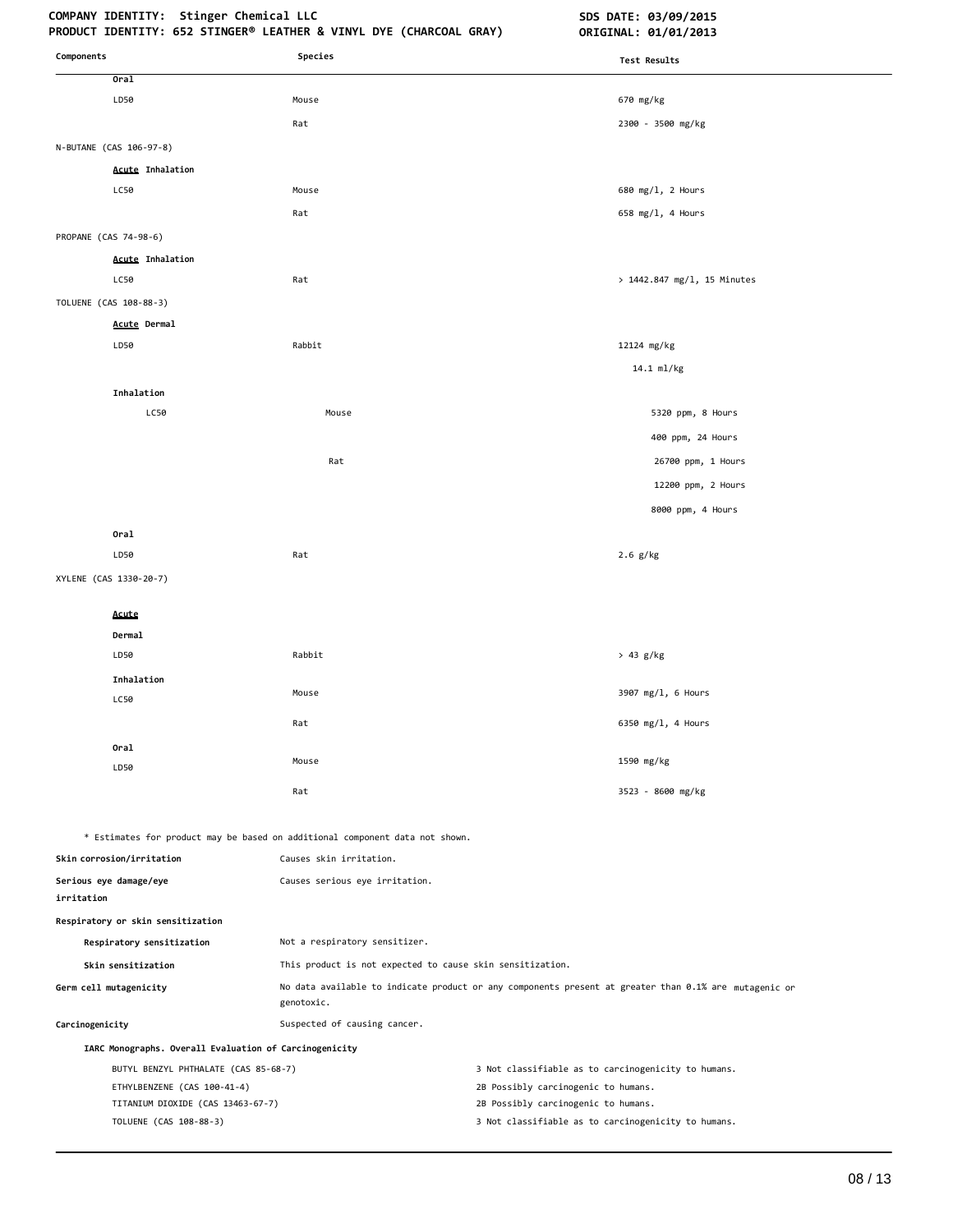## COMPANY IDENTITY: Stinger Chemical LLC<br>PRODUCT IDENTITY: 652 STINGER® LEATHER & VINYL DYE (CHARCOAL GRAY) ORIGINAL: 01/01/2013 **PRODUCT IDENTITY: 652 STINGER® LEATHER & VINYL DYE (CHARCOAL GRAY)**

| XYLENE (CAS 1330-20-7)                                                        |                                                                 |                                                                                                                     |
|-------------------------------------------------------------------------------|-----------------------------------------------------------------|---------------------------------------------------------------------------------------------------------------------|
| OSHA Specifically Regulated Substances (29 CFR 1910.1001-1050)<br>Not listed. |                                                                 | Not classifiable as a carcinogenic to humans.                                                                       |
| Reproductive toxicity                                                         | May damage fertility or the unborn child.                       | Components in this product have been shown to cause birth defects and reproductive disorders in laboratory animals. |
| Specific target organ toxicity - single<br>exposure                           | May cause drowsiness and dizziness.                             |                                                                                                                     |
| Specific target organ toxicity -<br>repeated exposure                         | Causes damage to organs through prolonged or repeated exposure. |                                                                                                                     |
| Aspiration hazard                                                             | Not an aspiration hazard.                                       |                                                                                                                     |
| Chronic effects                                                               | exposure may cause chronic effects.                             | Causes damage to organs through prolonged or repeated exposure. Prolonged inhalation may be harmful. Prolonged      |

## **12. Ecological information**

**Ecotoxicity** Toxic to aquatic life. Harmful to aquatic life with long lasting effects.

| Components                                                                   |      | Species                                                    | <b>Test Results</b>             |
|------------------------------------------------------------------------------|------|------------------------------------------------------------|---------------------------------|
| <b>ACETONE (CAS 67-64-1)</b>                                                 |      |                                                            |                                 |
| Aquatic                                                                      |      |                                                            |                                 |
| Crustacea                                                                    | EC50 | Water flea (Daphnia magna)                                 | 21.6 - 23.9 mg/l, 48 hours 4740 |
| Fish                                                                         | LC50 | Rainbow trout, donaldson trout<br>(Oncorhynchus mykiss)    | $-6330$ mg/l, 96 hours          |
| BUTYL BENZYL PHTHALATE (CAS 85-68-7)                                         |      |                                                            |                                 |
| Aquatic                                                                      |      |                                                            |                                 |
| Crustacea                                                                    | EC50 | Water flea (Daphnia magna)                                 | $> 0.96$ mg/l, 48 hours         |
| Fish                                                                         | LC50 | Shiner perch (Cymatogaster aggregata)                      | $0.47 - 0.56$ mg/l, 96 hours    |
| ETHYLBENZENE (CAS 100-41-4)                                                  |      |                                                            |                                 |
| Aquatic                                                                      |      |                                                            |                                 |
| Crustacea                                                                    | EC50 | Water flea (Daphnia magna)                                 | $1.37 - 4.4$ mg/l, 48 hours     |
| Fish                                                                         | LC50 | Fathead minnow (Pimephales promelas)                       | $7.5 - 11$ mg/l, 96 hours       |
| METHYL ETHYL KETONE (CAS 78-93-3)                                            |      |                                                            |                                 |
| Aquatic                                                                      |      |                                                            |                                 |
| Crustacea                                                                    | EC50 | Water flea (Daphnia magna)                                 | 4025 - 6440 mg/l, 48 hours      |
| Fish                                                                         | LC50 | Sheepshead minnow (Cyprinodon variegatus)                  | > 400 mg/l, 96 hours            |
| TITANIUM DIOXIDE (CAS 13463-67-7)                                            |      |                                                            |                                 |
| Aquatic                                                                      |      |                                                            |                                 |
| Crustacea Fish                                                               | EC50 | Water flea (Daphnia magna) Mummichog                       | $> 1000$ mg/l, 48 hours         |
| TOLUENE (CAS 108-88-3)                                                       | LC50 | (Fundulus heteroclitus)                                    | $> 1000$ mg/l, 96 hours         |
| Aquatic Crustacea                                                            |      |                                                            |                                 |
| Fish                                                                         |      |                                                            |                                 |
|                                                                              | EC50 | Water flea (Daphnia magna)                                 | 5.46 - 9.83 mg/l, 48 hours      |
| XYLENE (CAS 1330-20-7)                                                       | LC50 | Coho salmon, silver salmon                                 | 8.11 mg/l, 96 hours             |
| Aquatic                                                                      |      | (Oncorhynchus kisutch)                                     |                                 |
| Fish                                                                         |      |                                                            |                                 |
|                                                                              | LC50 | Bluegill (Lepomis macrochirus)                             | 7.711 - 9.591 mg/l, 96 hours    |
| * Estimates for product may be based on additional component data not shown. |      |                                                            |                                 |
| Persistence and degradability                                                |      | No data is available on the degradability of this product. |                                 |
| Bioaccumulative potential                                                    |      |                                                            |                                 |
| Partition coefficient n-octanol / water (log Kow)<br>1-METHYL-2-PYRROLIDONE  |      | $-0.54$                                                    |                                 |
| <b>ACETONE</b>                                                               |      | $-0.24$                                                    |                                 |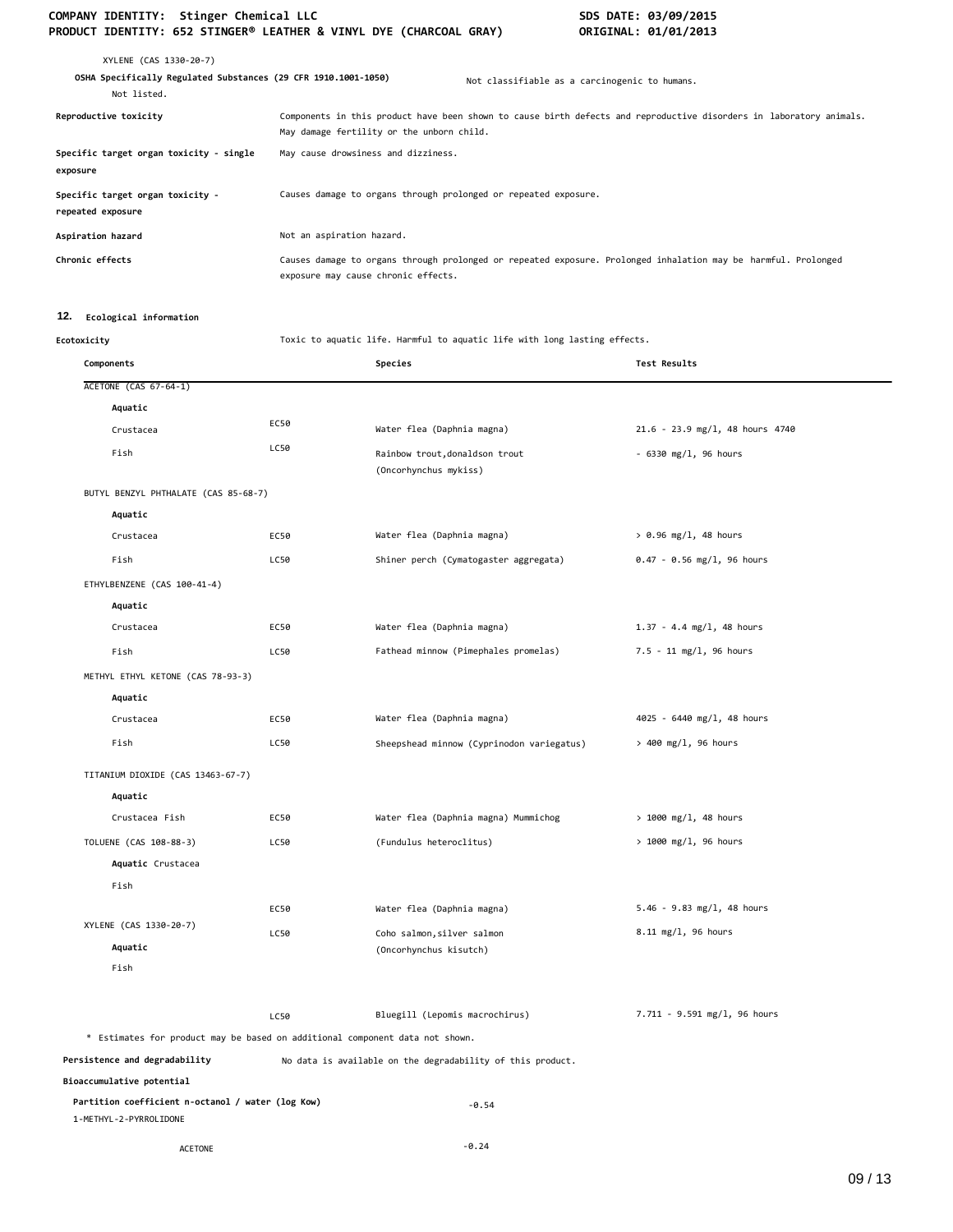| COMPANY IDENTITY: Stinger Chemical LLC            | SDS DATE: 03/09/2015<br>PRODUCT IDENTITY: 652 STINGER® LEATHER & VINYL DYE (CHARCOAL GRAY)<br>ORIGINAL: 01/01/2013                                                                                                                                                                                                                                                                                               |
|---------------------------------------------------|------------------------------------------------------------------------------------------------------------------------------------------------------------------------------------------------------------------------------------------------------------------------------------------------------------------------------------------------------------------------------------------------------------------|
| Partition coefficient n-octanol / water (log Kow) |                                                                                                                                                                                                                                                                                                                                                                                                                  |
| BUTYL BENZYL PHTHALATE                            | 4.91                                                                                                                                                                                                                                                                                                                                                                                                             |
| ETHYLBENZENE                                      | 3.15                                                                                                                                                                                                                                                                                                                                                                                                             |
| METHYL ETHYL KETONE                               | 0.29                                                                                                                                                                                                                                                                                                                                                                                                             |
| N-BUTANE                                          | 2.89                                                                                                                                                                                                                                                                                                                                                                                                             |
| PROPANE                                           | 2.36                                                                                                                                                                                                                                                                                                                                                                                                             |
| <b>TOLUENE</b>                                    | 2.73                                                                                                                                                                                                                                                                                                                                                                                                             |
| <b>XYLENE</b>                                     | $3.12 - 3.2$                                                                                                                                                                                                                                                                                                                                                                                                     |
| Mobility in soil                                  | No data available.                                                                                                                                                                                                                                                                                                                                                                                               |
| Other adverse effects                             | No other adverse environmental effects (e.g. ozone depletion, photochemical ozone creation potential, endocrine<br>disruption, global warming potential) are expected from this component.                                                                                                                                                                                                                       |
| 13.<br>Disposal considerations                    |                                                                                                                                                                                                                                                                                                                                                                                                                  |
| Disposal instructions                             | Collect and reclaim or dispose in sealed containers at licensed waste disposal site. Contents under pressure, Do<br>not puncture, incinerate or crush. Do not allow this material to drain into sewers/water supplies. Do not<br>contaminate ponds, waterways or ditches with chemical or used container. Dispose of contents/container in<br>accordance with local/regional/national/international regulations. |
| Local disposal regulations                        | Dispose in accordance with all applicable regulations.                                                                                                                                                                                                                                                                                                                                                           |
| Hazardous waste code                              | The waste code should be assigned in discussion between the user, the producer and the waste disposal company.                                                                                                                                                                                                                                                                                                   |
| Waste from residues / unused products             | Dispose of in accordance with local regulations. Empty containers or liners may retain some product residues.<br>This material and its container must be disposed of in a safe manner (see: Disposal instructions).                                                                                                                                                                                              |
| Contaminated packaging                            | Since emptied containers may retain product residue, follow label warnings even after container is emptied. Empty<br>containers should be taken to an approved waste handling site for recycling or disposal. Do not re-use empty<br>containers.                                                                                                                                                                 |
| 14.<br>Transport information                      |                                                                                                                                                                                                                                                                                                                                                                                                                  |
| DOT                                               |                                                                                                                                                                                                                                                                                                                                                                                                                  |
| UN number                                         | <b>UN1950</b>                                                                                                                                                                                                                                                                                                                                                                                                    |

|      | un number                           |                                                                                                      |
|------|-------------------------------------|------------------------------------------------------------------------------------------------------|
|      | UN proper shipping name Transport   | Aerosols, flammable, 2.1                                                                             |
|      | hazard class(es)                    |                                                                                                      |
|      | Class Subsidiary                    | Not available.                                                                                       |
|      | risk                                |                                                                                                      |
|      | Packing group                       | Not applicable.                                                                                      |
|      |                                     | Special precautions for user Read safety instructions, SDS and emergency procedures before handling. |
| IATA |                                     |                                                                                                      |
|      | UN number                           | <b>UN1950</b>                                                                                        |
|      | UN proper shipping name Transport   | Aerosols, flammable, 2.1                                                                             |
|      | hazard class(es)                    |                                                                                                      |
|      | Class Subsidiary                    | Not available.                                                                                       |
|      | risk                                |                                                                                                      |
|      | Packing group Environmental hazards | Not applicable.                                                                                      |
|      |                                     | No.                                                                                                  |
|      |                                     | Special precautions for user Read safety instructions, SDS and emergency procedures before handling. |
|      | Other information                   |                                                                                                      |
|      | Passenger and cargo                 | Forbidden. Forbidden.                                                                                |
|      | aircraft                            |                                                                                                      |
|      | Cargo aircraft only                 |                                                                                                      |
| IMDG |                                     |                                                                                                      |
|      | UN number                           | <b>UN1950</b>                                                                                        |
|      | UN proper shipping name Transport   | Aerosols, flammable, 2.1                                                                             |
|      | hazard class(es)                    |                                                                                                      |
|      | Class Subsidiary                    | Not available.                                                                                       |
|      | risk                                | Not applicable.                                                                                      |
|      | Packing group Environmental hazards |                                                                                                      |
|      | Marine pollutant EmS                | No.                                                                                                  |
|      |                                     | Not available.                                                                                       |
|      |                                     | Special precautions for user Read safety instructions, SDS and emergency procedures before handling. |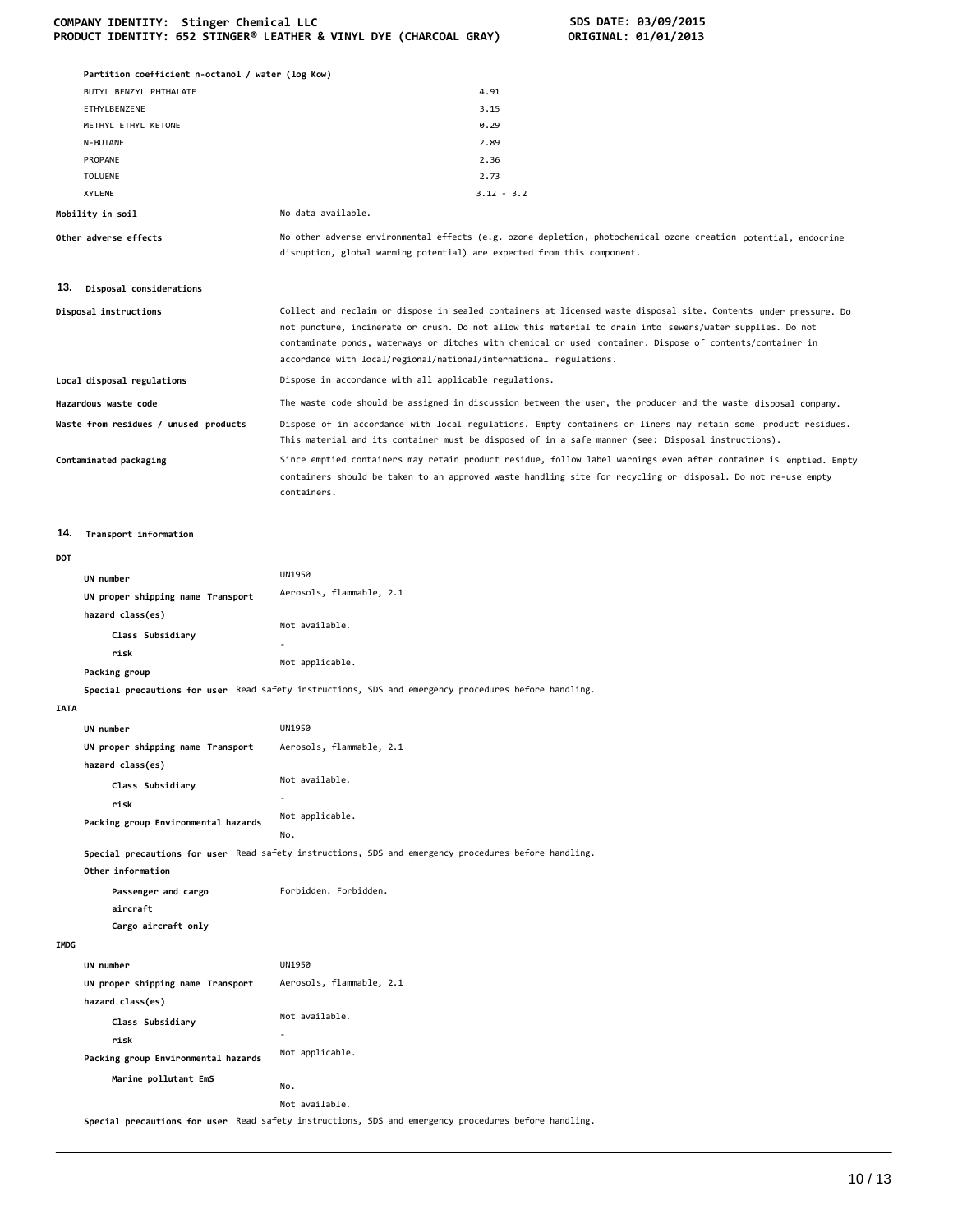## COMPANY IDENTITY: Stinger Chemical LLC **SUPPERS 2009/2015** SDS DATE: 03/09/2015 **PRODUCT IDENTITY: 652 STINGER® LEATHER & VINYL DYE (CHARCOAL GRAY) ORIGINAL: 01/01/2013**

**Transport in bulk according to Annex II** Not established. **of MARPOL 73/78 and the IBC Code**

## **15. Regulatory information**

| <b>10.</b> Regulatory Information                                                  |                                                                                                                                  |                        |                                                                                                     |
|------------------------------------------------------------------------------------|----------------------------------------------------------------------------------------------------------------------------------|------------------------|-----------------------------------------------------------------------------------------------------|
| US federal regulations                                                             | 1910.1200.                                                                                                                       |                        | This product is a "Hazardous Chemical" as defined by the OSHA Hazard Communication Standard, 29 CFR |
|                                                                                    | All components are on the U.S. EPA TSCA Inventory List.                                                                          |                        |                                                                                                     |
| TSCA Section 12(b) Export Notification (40 CFR 707, Subpt. D)                      |                                                                                                                                  |                        |                                                                                                     |
| Not regulated.                                                                     |                                                                                                                                  |                        |                                                                                                     |
| TSCA Chemical Action Plans, Chemicals of Concern                                   |                                                                                                                                  |                        |                                                                                                     |
| BUTYL BENZYL PHTHALATE (CAS 85-68-7)                                               |                                                                                                                                  | Phthalates Action Plan |                                                                                                     |
| CERCLA Hazardous Substance List (40 CFR 302.4)                                     |                                                                                                                                  |                        |                                                                                                     |
| ACETONE (CAS 67-64-1)                                                              |                                                                                                                                  | Listed.                |                                                                                                     |
| BUTYL BENZYL PHTHALATE (CAS 85-68-7)                                               |                                                                                                                                  | Listed.                |                                                                                                     |
| ETHYLBENZENE (CAS 100-41-4)                                                        |                                                                                                                                  | Listed.                |                                                                                                     |
| METHYL ETHYL KETONE (CAS 78-93-3)                                                  |                                                                                                                                  | Listed.                |                                                                                                     |
| N-BUTANE (CAS 106-97-8)                                                            |                                                                                                                                  | Listed.                |                                                                                                     |
| PROPANE (CAS 74-98-6)                                                              |                                                                                                                                  | Listed.                |                                                                                                     |
| TOLUENE (CAS 108-88-3)                                                             |                                                                                                                                  | Listed.                |                                                                                                     |
| XYLENE (CAS 1330-20-7)                                                             |                                                                                                                                  | Listed.                |                                                                                                     |
| SARA 304 Emergency release notification                                            |                                                                                                                                  |                        |                                                                                                     |
| Not regulated.                                                                     |                                                                                                                                  |                        |                                                                                                     |
| OSHA Specifically Regulated Substances (29 CFR 1910.1001-1050)                     |                                                                                                                                  |                        |                                                                                                     |
| Not listed.                                                                        |                                                                                                                                  |                        |                                                                                                     |
| Superfund Amendments and Reauthorization Act of 1986 (SARA) Hazard categories      |                                                                                                                                  |                        |                                                                                                     |
|                                                                                    | Immediate Hazard - Yes                                                                                                           |                        |                                                                                                     |
|                                                                                    | Delayed Hazard - Yes                                                                                                             |                        |                                                                                                     |
|                                                                                    | Fire Hazard - Yes Pressure                                                                                                       |                        |                                                                                                     |
|                                                                                    | Hazard - No Reactivity Hazard -                                                                                                  |                        |                                                                                                     |
|                                                                                    | No                                                                                                                               |                        |                                                                                                     |
| SARA 302 Extremely hazardous substance                                             |                                                                                                                                  |                        |                                                                                                     |
| Not listed.                                                                        |                                                                                                                                  |                        |                                                                                                     |
| SARA 311/312 Hazardous                                                             | No                                                                                                                               |                        |                                                                                                     |
| chemical                                                                           |                                                                                                                                  |                        |                                                                                                     |
| SARA 313 (TRI reporting)                                                           |                                                                                                                                  |                        |                                                                                                     |
|                                                                                    |                                                                                                                                  |                        |                                                                                                     |
| Chemical name                                                                      |                                                                                                                                  | CAS number             | % by wt.                                                                                            |
| <b>TOLUENE</b>                                                                     |                                                                                                                                  | $108 - 88 - 3$         | 10 to <20                                                                                           |
| <b>XYLENE</b>                                                                      |                                                                                                                                  | 1330-20-7              | $1$ to $\langle 5$                                                                                  |
| 1-METHYL-2-PYRROLIDONE                                                             |                                                                                                                                  | $872 - 50 - 4$         | $0.1$ to $\langle 1$                                                                                |
| ETHYLBENZENE                                                                       |                                                                                                                                  | $100 - 41 - 4$         | $0.1$ to $\langle 1$                                                                                |
| Other federal regulations                                                          |                                                                                                                                  |                        |                                                                                                     |
| Clean Air Act (CAA) Section 112 Hazardous Air Pollutants (HAPs) List               |                                                                                                                                  |                        |                                                                                                     |
| ETHYLBENZENE (CAS 100-41-4)                                                        |                                                                                                                                  |                        |                                                                                                     |
| TOLUENE (CAS 108-88-3)                                                             |                                                                                                                                  |                        |                                                                                                     |
| XYLENE (CAS 1330-20-7)                                                             |                                                                                                                                  |                        |                                                                                                     |
| Clean Air Act (CAA) Section $112(r)$ Accidental Release Prevention (40 CFR 68.130) |                                                                                                                                  |                        |                                                                                                     |
| N-BUTANE (CAS 106-97-8)                                                            |                                                                                                                                  |                        |                                                                                                     |
| PROPANE (CAS 74-98-6)                                                              |                                                                                                                                  |                        |                                                                                                     |
| Safe Drinking Water Act (SDWA)                                                     | Not regulated.                                                                                                                   |                        |                                                                                                     |
|                                                                                    | Drug Enforcement Administration (DEA). List 2, Essential Chemicals (21 CFR 1310.02(b) and 1310.04(f)(2) and Chemical Code Number |                        |                                                                                                     |
|                                                                                    |                                                                                                                                  |                        |                                                                                                     |

| ACETONE (CAS 67-64-1)                                                                          | 6532   |
|------------------------------------------------------------------------------------------------|--------|
| METHYL ETHYL KETONE (CAS 78-93-3)                                                              | 6714   |
| TOLUENE (CAS 108-88-3)                                                                         | 6594   |
| Drug Enforcement Administration (DEA). List 1 & 2 Exempt Chemical Mixtures (21 CFR 1310.12(c)) |        |
| ACETONE (CAS 67-64-1)                                                                          | 35 %WV |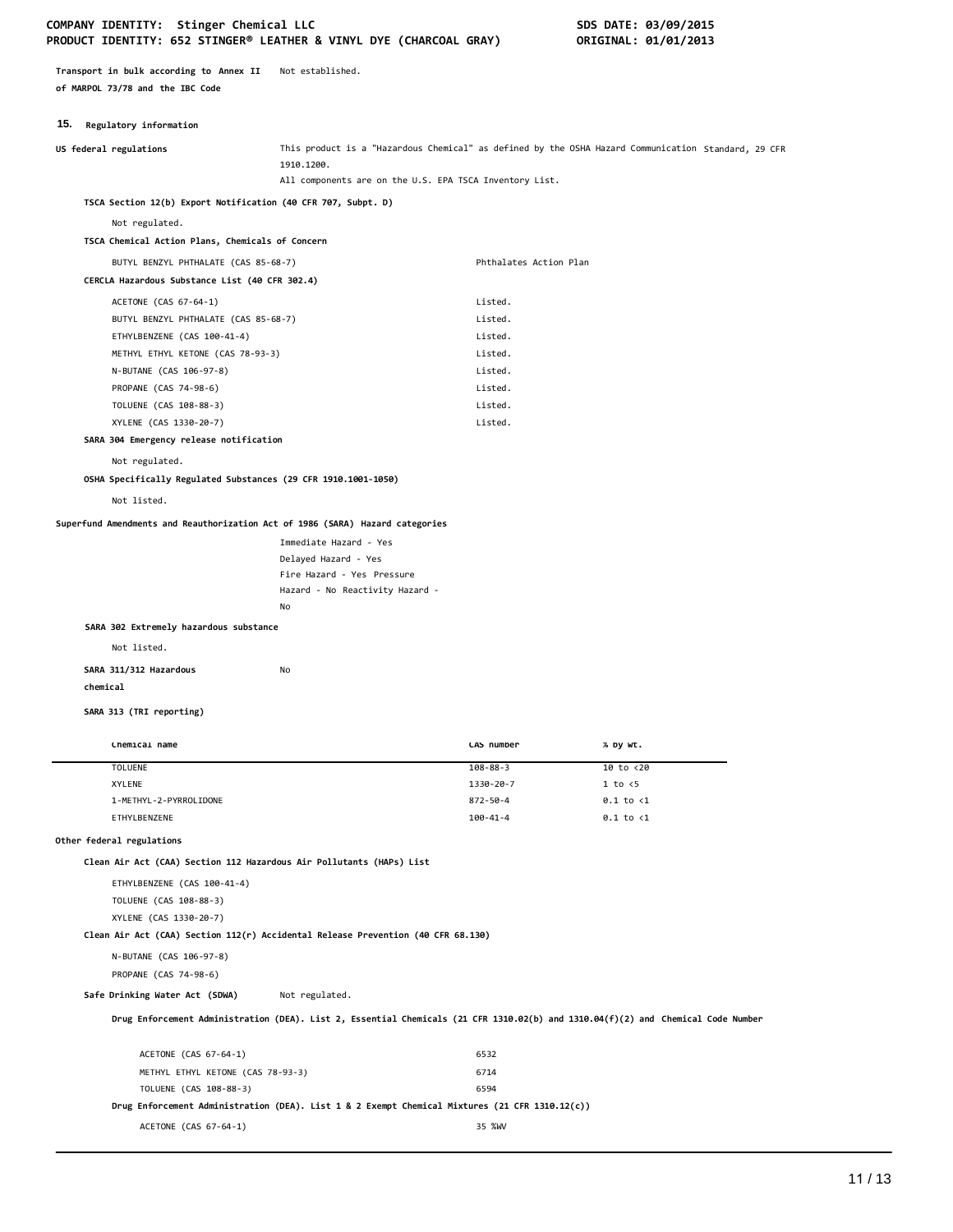|                      | COMPANY IDENTITY: Stinger Chemical LLC<br>PRODUCT IDENTITY: 652 STINGER® LEATHER & VINYL DYE (CHARCOAL GRAY)                   |        | SDS DATE: 03/09/2015<br>ORIGINAL: 01/01/2013 |
|----------------------|--------------------------------------------------------------------------------------------------------------------------------|--------|----------------------------------------------|
|                      | METHYL ETHYL KETONE (CAS 78-93-3)                                                                                              | 35 %WV |                                              |
|                      | TOLUENE (CAS 108-88-3)                                                                                                         | 35 %WV |                                              |
|                      | DEA Exempt Chemical Mixtures Code Number                                                                                       |        |                                              |
|                      | ACETONE (CAS 67-64-1)                                                                                                          | 6532   |                                              |
|                      | METHYL ETHYL KETONE (CAS 78-93-3)                                                                                              | 6714   |                                              |
|                      | TOLUENE (CAS 108-88-3)                                                                                                         | 594    |                                              |
| US state regulations |                                                                                                                                |        |                                              |
|                      | US. California Controlled Substances. CA Department of Justice (California Health and Safety Code Section 11100)               |        |                                              |
|                      | Not listed.                                                                                                                    |        |                                              |
|                      | US. California. Candidate Chemicals List. Safer Consumer Products Regulations (Cal. Code Regs, tit. 22, 69502.3, subd. (a))    |        |                                              |
|                      | 1-METHYL-2-PYRROLIDONE (CAS 872-50-4)<br>ACETONE (CAS 67-64-1)                                                                 |        |                                              |
|                      | BUTYL BENZYL PHTHALATE (CAS 85-68-7) ETHYLBENZENE (CAS 100-<br>$41-4)$                                                         |        |                                              |
|                      | METHYL ETHYL KETONE (CAS 78-93-3) N-BUTANE (CAS<br>$106 - 97 - 8$ )                                                            |        |                                              |
|                      | TITANIUM DIOXIDE (CAS 13463-67-7) TOLUENE (CAS 108-<br>$88-3)$                                                                 |        |                                              |
|                      | XYLENE (CAS 1330-20-7)                                                                                                         |        |                                              |
|                      | US. Massachusetts RTK - Substance List                                                                                         |        |                                              |
|                      | 1-METHYL-2-PYRROLIDONE (CAS 872-50-4)                                                                                          |        |                                              |
|                      | ACETONE (CAS 67-64-1)                                                                                                          |        |                                              |
|                      | BUTYL BENZYL PHTHALATE (CAS 85-68-7) ETHYLBENZENE (CAS 100-                                                                    |        |                                              |
|                      | $41-4)$<br>METHYL ETHYL KETONE (CAS 78-93-3) N-BUTANE (CAS                                                                     |        |                                              |
|                      | $106 - 97 - 8$                                                                                                                 |        |                                              |
|                      | PROPANE (CAS 74-98-6)                                                                                                          |        |                                              |
|                      | TITANIUM DIOXIDE (CAS 13463-67-7) TOLUENE (CAS 108-<br>$88-3)$                                                                 |        |                                              |
|                      | XYLENE (CAS 1330-20-7)                                                                                                         |        |                                              |
|                      | US. New Jersey Worker and Community Right-to-Know Act                                                                          |        |                                              |
|                      | 1-METHYL-2-PYRROLIDONE (CAS 872-50-4)                                                                                          |        |                                              |
|                      | ACETONE (CAS 67-64-1)                                                                                                          |        |                                              |
|                      | BUTYL BENZYL PHTHALATE (CAS 85-68-7) ETHYLBENZENE (CAS 100- 41-4)                                                              |        |                                              |
|                      | METHYL ETHYL KETONE (CAS 78-93-3) N-BUTANE (CAS 106-97-8)<br>PROPANE (CAS 74-98-6)                                             |        |                                              |
|                      | TITANIUM DIOXIDE (CAS 13463-67-7) TOLUENE (CAS 108-88-3)                                                                       |        |                                              |
|                      | XYLENE (CAS 1330-20-7)                                                                                                         |        |                                              |
|                      | US. Pennsylvania Worker and Community Right-to-Know Law                                                                        |        |                                              |
|                      | 1-METHYL-2-PYRROLIDONE (CAS 872-50-4)                                                                                          |        |                                              |
|                      | ACETONE (CAS 67-64-1)                                                                                                          |        |                                              |
|                      | BUTYL BENZYL PHTHALATE (CAS 85-68-7) ETHYLBENZENE (CAS 100- 41-4)<br>METHYL ETHYL KETONE (CAS 78-93-3) N-BUTANE (CAS 106-97-8) |        |                                              |
|                      | PROPANE (CAS 74-98-6)                                                                                                          |        |                                              |
|                      | TITANIUM DIOXIDE (CAS 13463-67-7) TOLUENE (CAS 108-88-3)                                                                       |        |                                              |
|                      | XYLENE (CAS 1330-20-7)                                                                                                         |        |                                              |
|                      | US. Rhode Island RTK                                                                                                           |        |                                              |
|                      | 1-METHYL-2-PYRROLIDONE (CAS 872-50-4)                                                                                          |        |                                              |
|                      | ACETONE (CAS 67-64-1)                                                                                                          |        |                                              |
|                      | BUTYL BENZYL PHTHALATE (CAS 85-68-7) ETHYLBENZENE (CAS 100- 41-4)                                                              |        |                                              |
|                      | METHYL ETHYL KETONE (CAS 78-93-3) N-BUTANE (CAS 106-97-8)                                                                      |        |                                              |
|                      | PROPANE (CAS 74-98-6)                                                                                                          |        |                                              |
|                      | TOLUENE (CAS 108-88-3)<br>XYLENE (CAS 1330-20-7)                                                                               |        |                                              |
|                      |                                                                                                                                |        |                                              |